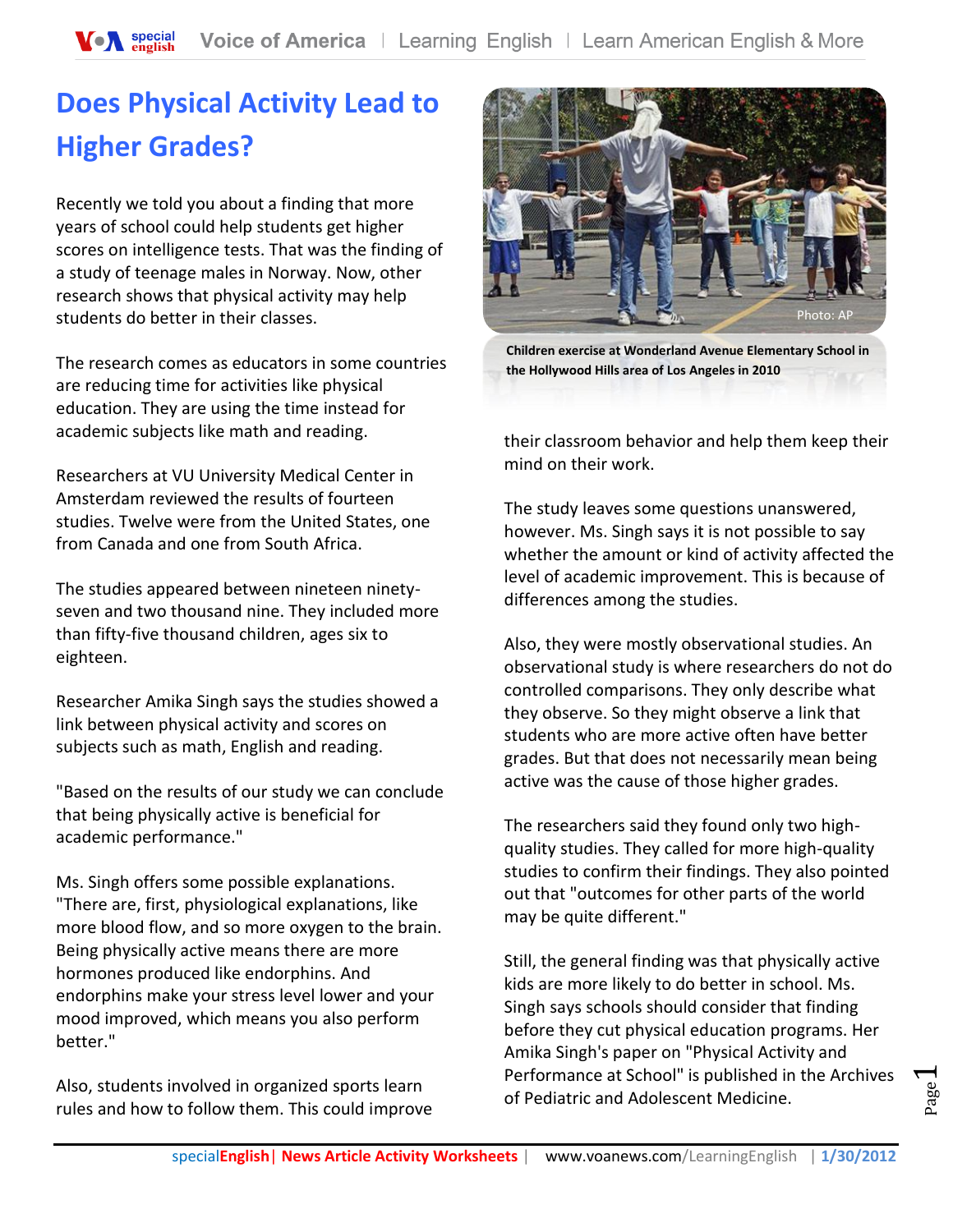## **Welcome to Voice of America's Special English Article Activity This worksheet is designed to be used with:** *Does Physical Activity Lead to Higher Grades?*

**Level: beginner - intermediate** 

**Time: 20 - 30 minutes** 

This worksheet will help you learn new vocabulary about physical activity. You will answer questions about a study on the benefits of physical activity, and write a short paragraph about whether it should be cut in schools.

- **1**. What does being *physically active* mean?
- [ ] studying academics, like math and reading
- [] playing sports and exercising

**2**. What does *beneficial* mean?

[ ] unhealthy

[ ] bad

[ ] good

**3**. Look again at the title of the article: *Does Physical Activity Lead to Higher Grades?* Which is this article about?

[] If exercise can help students get good grades.

[] If studying can help students get good grades.

[] If getting good grades can help students exercise.

**4**. Two findings are mentioned in the first paragraph of the article. What are they?

\_\_\_\_\_\_\_\_\_\_\_\_\_\_\_\_\_\_\_\_\_\_\_\_\_\_\_\_\_\_\_\_\_\_\_\_\_\_\_\_\_\_\_\_\_\_\_\_\_\_\_\_\_\_\_\_\_\_\_\_\_\_\_\_\_\_

\_\_\_\_\_\_\_\_\_\_\_\_\_\_\_\_\_\_\_\_\_\_\_\_\_\_\_\_\_\_\_\_\_\_\_\_\_\_\_\_\_\_\_\_\_\_\_\_\_\_\_\_\_\_\_\_\_\_\_\_\_\_\_\_\_\_

 $a.$ 

 $\mathcal{L}$ 

b. \_\_\_\_\_\_\_\_\_\_\_\_\_\_\_\_\_\_\_\_\_\_\_\_\_\_\_\_\_\_\_\_\_\_\_\_\_\_\_\_\_\_\_\_\_\_\_\_\_\_\_\_\_\_\_\_\_\_\_\_\_\_\_\_\_\_

**5**. Some teachers are reducing school time for physical education. What are they using that time for instead?

**6**. Researchers at VU University Medical Center in Amsterdam looked at the results of 14 studies. Where did those studies come from?

**7.** Complete the following blanks with numbers. The sentence is about the studies in question 6. The studies appeared between \_\_\_\_\_\_ and \_\_\_\_\_\_\_. They included more than \_\_\_\_\_\_ children, ages \_\_\_\_\_\_ to

**8**. Amika Singh is a researcher. She says that being physically active is beneficial for academic performance. What are some reasons for this finding?

[] physiological reasons [] students learn rules through sports [] teachers are more tired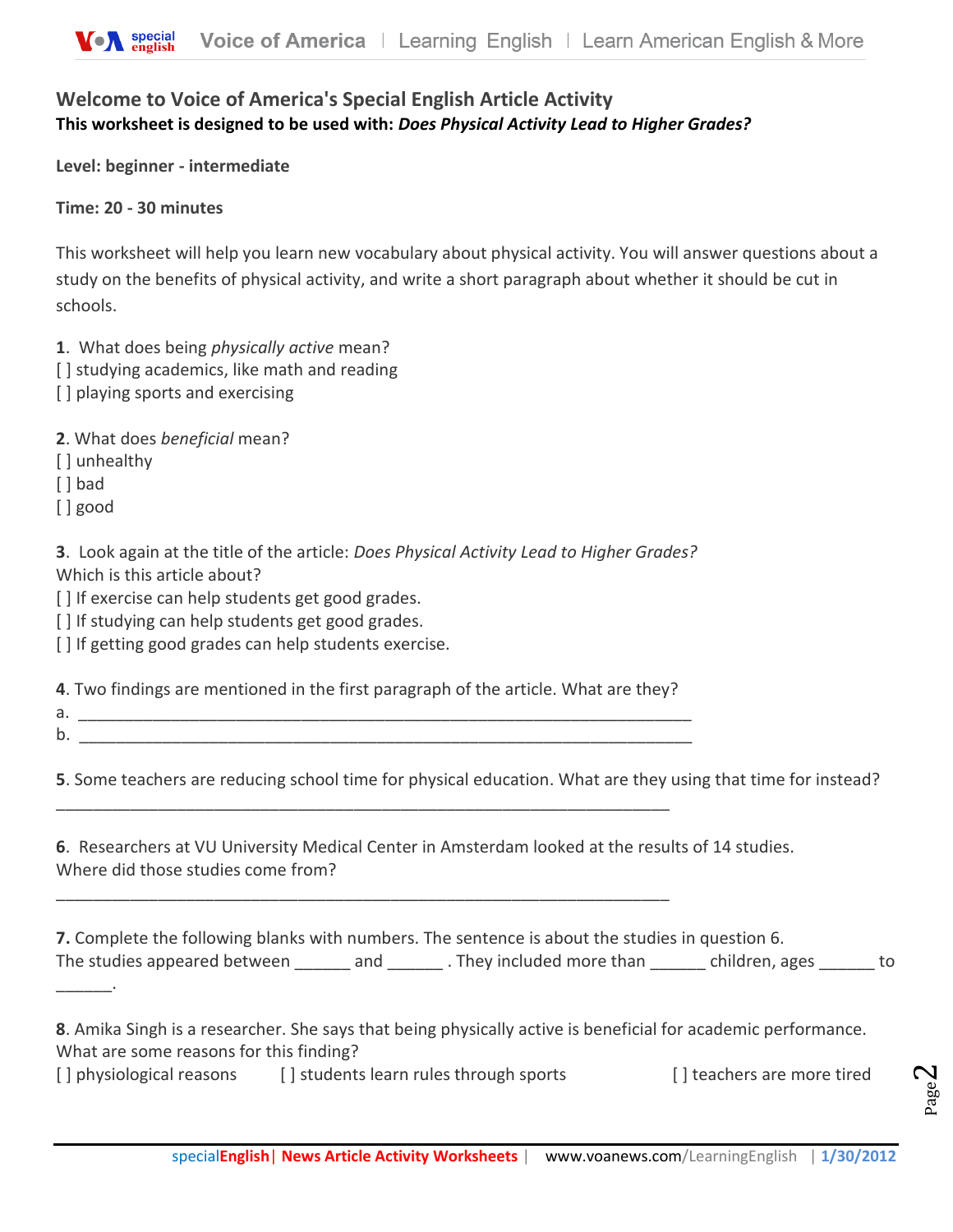9. Why does the study leave some questions unanswered?

10. Is the following sentence true or false? Correct the sentence if it is false.

Ms. Singh thinks schools should cut physical education programs.

## **OVER TO YOU**

Do you think it's a good idea to cut physical education in schools? Do you think students should study more academic subjects?

Write 5-8 sentences explaining your answer.

 $_{\rm Page}$ ე